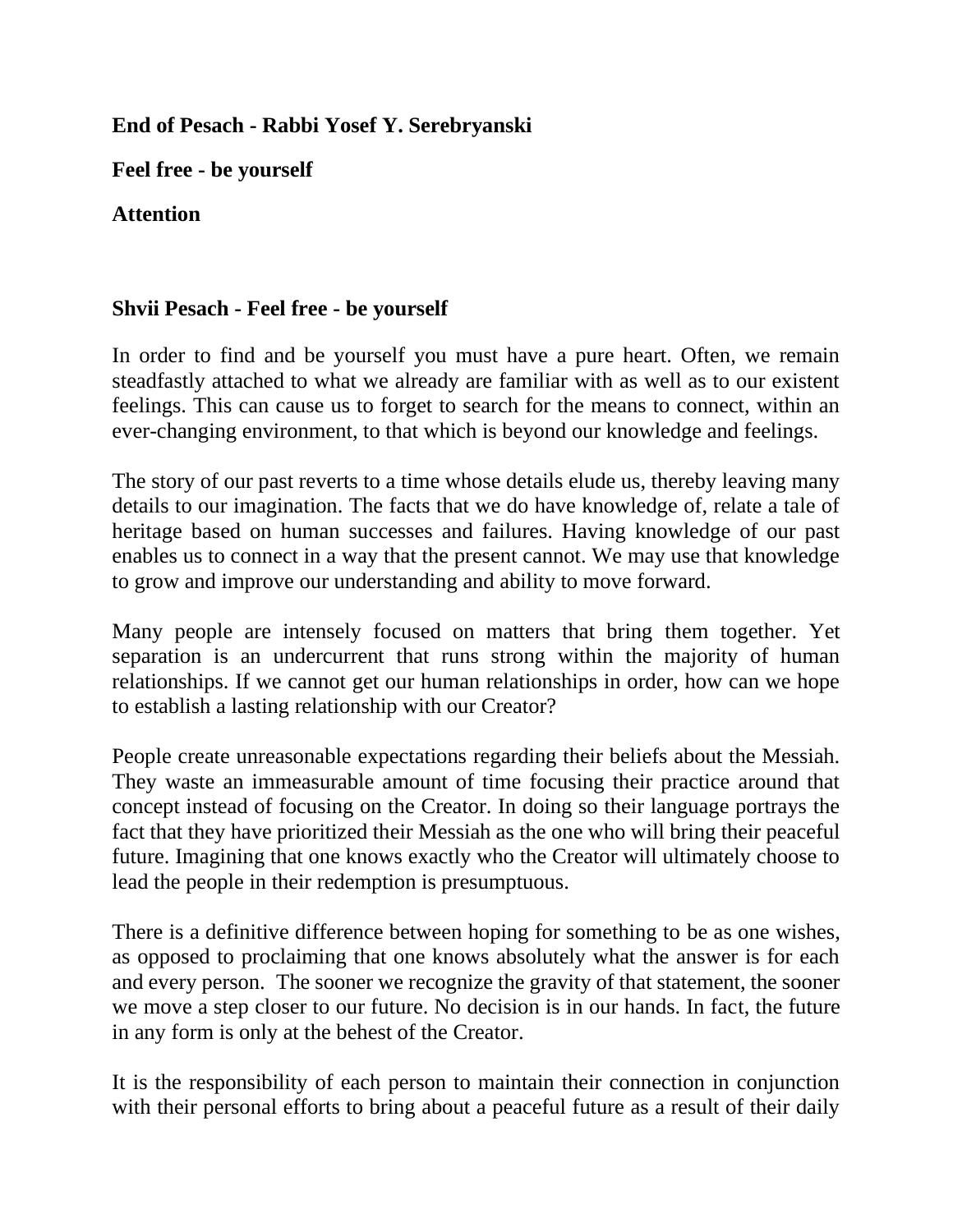transactions. To do otherwise is to delay or even destroy the possibility of any future that brings peace to our midst. It is a very narrow belief system that allows people to conduct efforts centered around a future opening based upon anything other than their connection with the one true source. The ability of each person to move beyond the limitations of his or her perception can initiate a movement that will allow all people to move into a new vibration of existence.

To truly rise above the past, present and beliefs of the future we need to come to a place beyond the definitions of our mind and heart. Young children are prone to following their parents blindly, with little or no comprehension. In like fashion the children of Israel left Egypt without comprehension.

(Exodus 14:21-23) "And Moses stretched out his hand above the sea and the power of the all present moved the sea with a strong easterly wind all the night and he made the sea into dry land and split the water. And the children of Israel came into the sea on dry land and the water was a wall for them on their right and on their left. And Egypt chased them and came after them all horses of Pharaoh, chariots and horsemen into the sea."

When we take a closer look at some of the expressions utilized in these verses it brings several questions to mind. How can we understand the seemingly contradictory phrase that they "came into the sea on dry land?" And, if the Egyptians chased them, how is it that "all the horses of Pharoah, etc.," went "into the sea?"

The Hebrew words have various meanings. Sea also refers to a spiritual level that conceals all that is within it. Kodim is translated as easterly when it also means from before (the creation of the sea and this world). Wind also means spirit or vibration. Night also refers to perplexing situations. Chorovoh  $-$  dry land actually means desolate, thus the power of the sea ceased to exist. Split also means pierced.

The verse can thus be translated and read as: "And Moses stretched out his hand above the source of creation of the sea and the power of the Creator that is beyond the definitions of this creation, changed the sea by bringing a strong original vibration through all the perplexing situations and it made the sea desolate without power and pierced the water being the flow of creative forces. The children of Israel went into the water and remained dry while the water remained as a wall for on their right and left. And the Egyptians seeing them walk through the water chased them and came after them into the sea."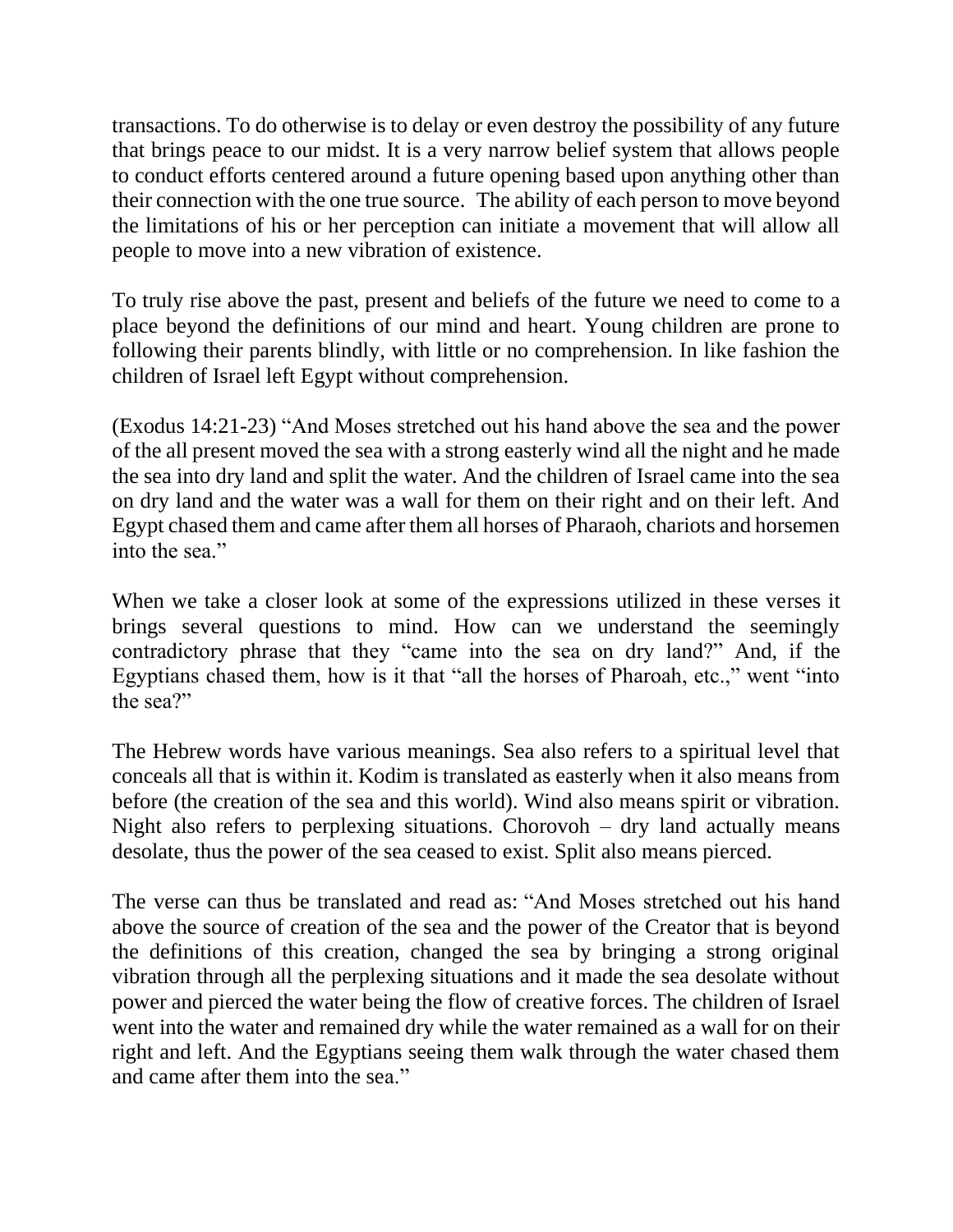When we are truly connected to the source, we can let go of all our other preconceived or other forms of attachment, whether physical or spiritual, then everything becomes possible. We may attain the fulfillment of our missions here within miraculous occurrences that surpass anything yet witnessed in the history of mankind.

## **Attention**

The understanding of the flow of power represented in the shape of the Hebrew letters (which were used to formulate this world) was shared with the Jewish people at Mount Sinai. The intention was to transform the land in which the nations live.

By following the guidance of the Torah, the potential of the whole world would eventually be expressed as a Holy land. There would be no blockage or separation between Creation and Creator. All would see and know the life force that animates existence. This is what is stated (Psalms 111:6): **"The power of how all was formed, He informed his nation; to give them (the ability to transform the earth that is) the inheritance of the nations."**

The first days of Passover represent the freedom that was achieved through Moses. The last days of Passover represent the freedom that will ultimately be given to us. It is difficult for most people to envision the future. Just envision a world without impurity. It is a place where everything simply "is." This happens as we all finally recognize with clear vision that all is One, because there is One life force that sustains all.

Holy and profane, good and bad will not exist. All of the things that have caused separations between people in the past will disappear. The belief systems, along with the negative teachings and threats that have frightened people over the millennia will cease to exist. There will only be one truth that connects all people in the flow of the universe, and every Creation will recognize its place in that existence.

Is it not time for us to awaken and find a proper balance to move forward with the flow of life? Let us decide <u>now</u> to show our willingness to accept the future by wiping out the hatred, scrutiny and judgments that we have wrongly displayed to those who have been severely hurt by our actions. By extending kindness instead of putting forth ego-boosting discrimination, we can go a long way to start to repair the